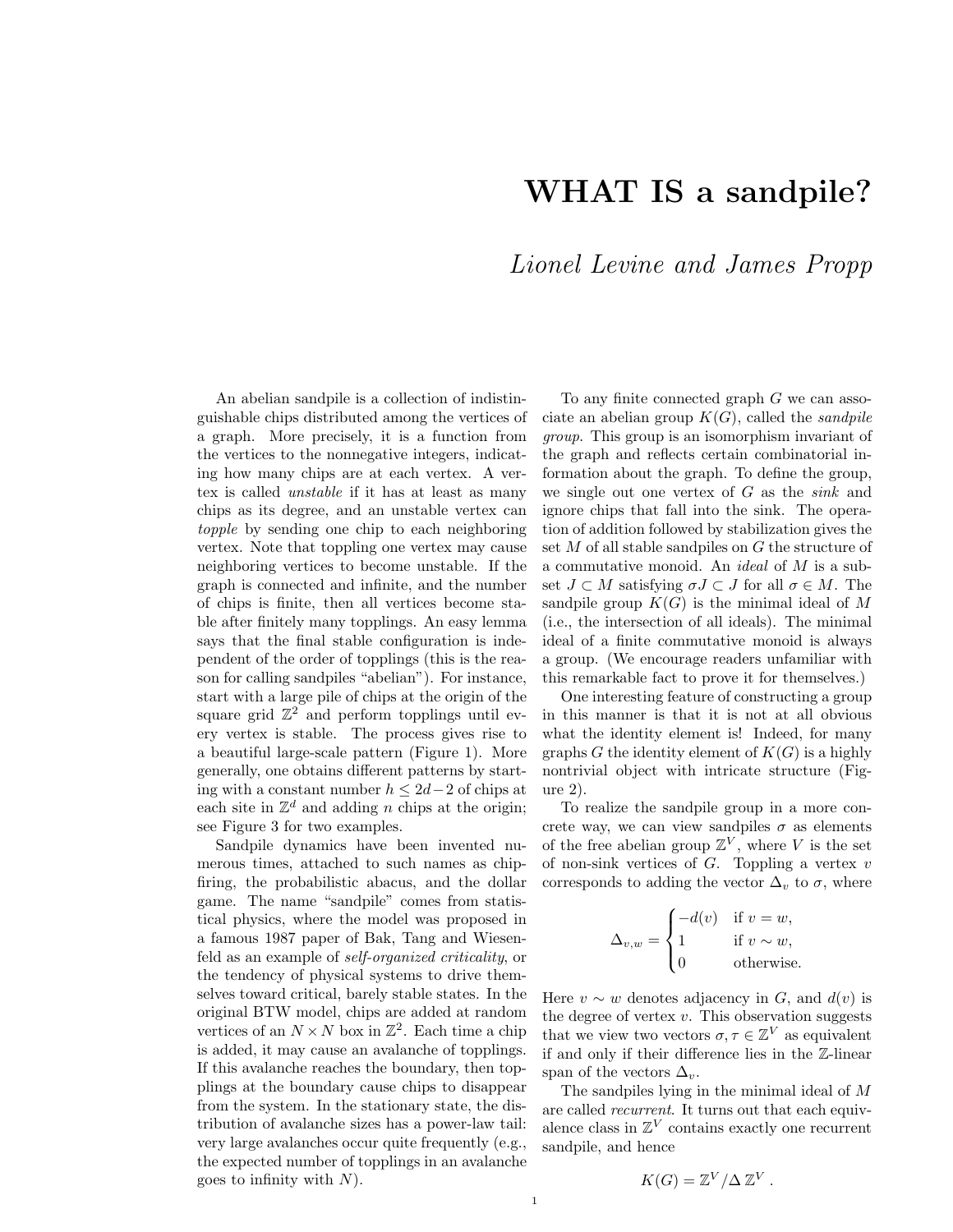The matrix  $\Delta = (\Delta_{v,w})$  is called the *reduced Laplacian* of G (it is reduced because it does not include the row and column corresponding to the sink vertex). According to the *matrix-tree theorem*, the determinant det  $\Delta$  counts the number of spanning trees of G. This determinant is also the index of the subgroup  $\Delta \mathbb{Z}^V$  in  $\mathbb{Z}^V$ , and so the order of the sandpile group equals the number of spanning trees.

A refinement relates sandpiles to the Tutte polynomial  $T(x, y)$  of G. The number of spanning trees of G equals  $T(1, 1)$ . By a theorem of Merino López,  $T(1, y)$  equals the sum of  $y^{|\sigma|-m+\delta}$ over all recurrent sandpiles  $\sigma$ , where δ is the degree of the distinguished sink vertex,  $m$  is the number of edges of G, and  $|\sigma|$  denotes the number of chips in  $\sigma$ .

The sandpile group gives algebraic manifestations to many classical enumerations of spanning trees. For example, Cayley's formula  $n^{n-2}$  for the number of spanning trees of the complete graph  $K_n$  becomes

$$
K(K_n) = (\mathbb{Z}_n)^{n-2}.
$$

The formula  $m^{n-1}n^{m-1}$  for the number of spanning trees of the complete bipartite graph becomes

$$
K(K_{m,n}) = \mathbb{Z}_{mn} \times (\mathbb{Z}_m)^{n-2} \times (\mathbb{Z}_n)^{m-2}.
$$

The name "sandpile group" is due to Dhar, who used the group to analyze the BTW sandpile model.

A deep analogy between graphs and algebraic curves can be traced back implicitly to a 1970 theorem of Raynaud, which relates the component group of the Neron model of the Jacobian of a curve to the Laplacian matrix of an associated graph. In this analogy, the sandpile group of the graph plays a role analogous to the Picard group of the curve. Many of the authors who explored this analogy chose different names for the sandpile group, including "group of components" (Lorenzini), "Jacobian group" (Bacher et al.) and "critical group" (Biggs). Recent work of Baker and Norine carries the analogy further by proving a Riemann-Roch theorem for graphs.

The *odometer* of a sandpile  $\sigma$  is the function on vertices defined by

 $u(v) = #$  of times v topples

during the stabilization of  $\sigma$ .

The final stable configuration  $\tau$  is given in terms of  $\sigma$  and u by

 $\tau = \sigma + \Delta u$ .

In particular, u obeys the inequalities

$$
(1) \t u \geq 0,
$$

$$
(2) \qquad \qquad \sigma + \Delta u \leq d - 1.
$$

One can show that the sandpile toppling rule implies a kind of *least action principle*: the odometer function is the pointwise minimum of all integer-valued functions  $u$  satisfying  $(1)$  and  $(2)$ .

The least action principle says that sandpiles are "lazy" in a rather strong sense: even if we allow "illegal" toppling sequences that result in some vertices having a negative number of chips, we cannot stabilize  $\sigma$  in fewer topplings than occur in the sandpile dynamics. What is more, sandpiles are locally lazy: not only is the total number of topplings minimized, but each vertex does the minimum amount of work required of it to produce a stable final configuration.

The least action principle characterizes the odometer function as the solution to a type of variational problem in partial differential equations called an *obstacle problem*. The problem takes its name from an equivalent formulation in which one is given a function called the *obstacle* and asked to find the smallest superharmonic function lying above it.

The obstacle problem for the sandpile odometer has one extra wrinkle, which is the constraint that  $u$  be integer valued. Relaxing this constraint yields the odometer function for a different model called the *divisible sandpile*, in which the discrete chips are replaced by a continuous amount of mass which may be subdivided arbitrarily finely during topplings. The divisible sandpile has dramatically different behavior: starting with mass m at the origin in  $\mathbb{Z}^2$ , one obtains a region  $A_m$  of fully occupied sites, bordered by a strip of partly filled sites. The set  $A_m$  is very nearly circular, reflecting the rotational symmetry of the continuous Laplacian. Amazingly, the anisotropy as well as the intricate patterns of Figure 1 arise entirely from the extra integrality constraint.

Two fundamental features of sandpiles in lattices  $\mathbb{Z}^d$  remain unexplained by theorems. One is *scale invariance*: large sandpiles look like scaled up small sandpiles. The picture in Figure 1, rescaled by a factor of  $1/\sqrt{n}$ , appears to have a limit as  $n \to \infty$ . The limit is a function f on the unit square  $[0, 1]^2$  which is locally constant on an open dense subset. Each region where  $f$ is constant corresponds to a patch on which the sandpile configuration is periodic. The second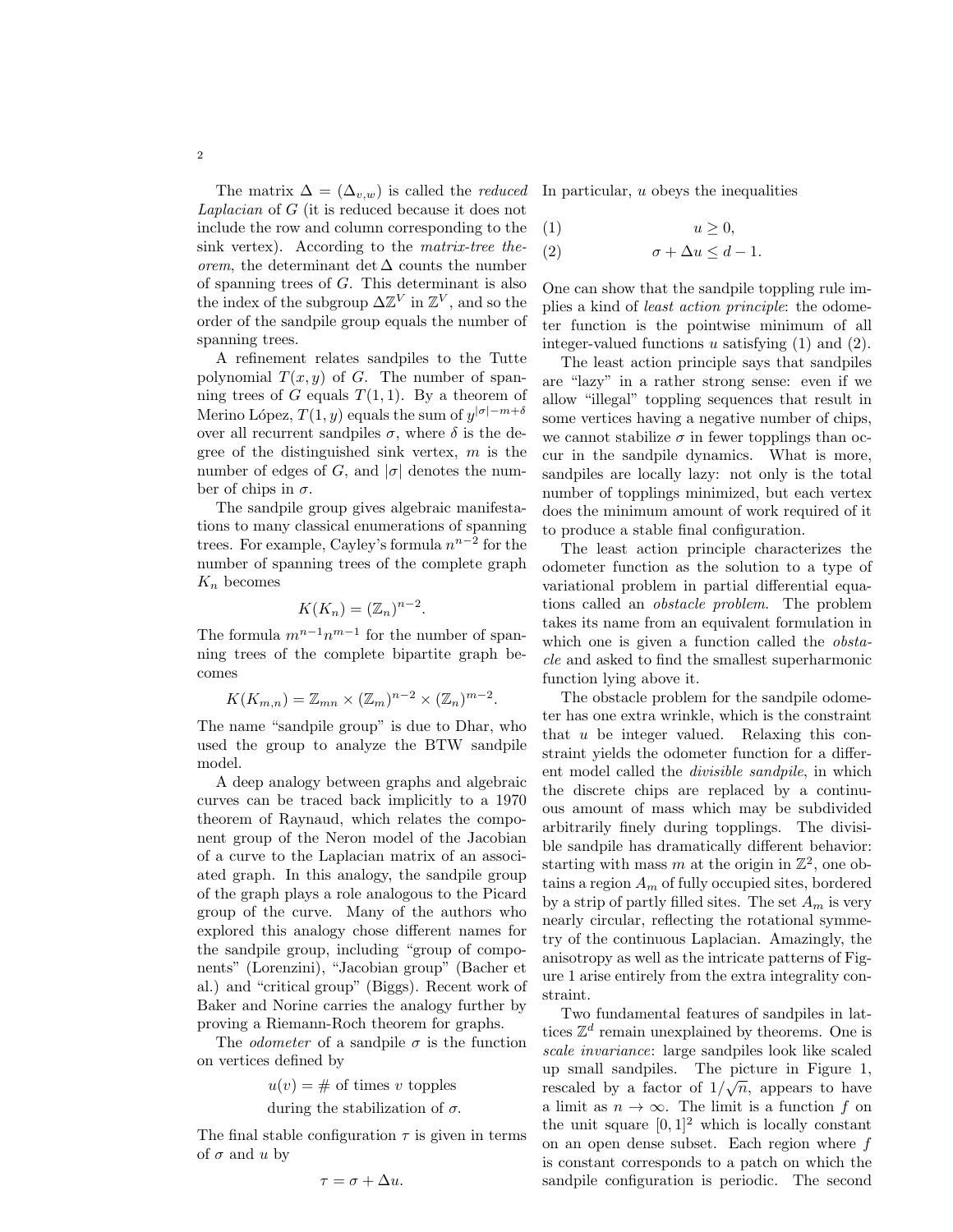unexplained feature is *dimensional reduction*: ddimensional slices of  $(d+1)$ -dimensional sandpiles look like d-dimensional sandpiles, except in a region near the origin. Figure 3 compares a sandpile in  $\mathbb{Z}^2$  with a 2-dimensional slice of a sandpile in  $\mathbb{Z}^3$ .

As a way of measuring avalanches, Dhar considered the odometer function associated with the operation of adding a single chip to a sandpile. Starting from the stationary state and adding a single chip at v, let  $u_v(w)$  be the expected number of times  $w$  topples. When the system stabilizes, it is again in the stationary state, so the expected net change in height from topplings is  $\Delta u_v(w) = -\delta_{v,w}$  (here  $\delta$  is Kronecker's delta). In other words,

$$
u_v(w) = (-\Delta^{-1})_{v,w}.
$$

The entry  $(-\Delta^{-1})_{v,w}$  of the inverse reduced Laplacian matrix has a natural interpretation in terms of random walks: it is the expected number of visits to w by a random walk on G started at  $v$  and stopped when it first visits the sink. For example, if G is the cube of side length n in  $\mathbb{Z}^d$  $(d > 3)$  with sink at the boundary of the cube, then this expectation has order  $|v-w|^{2-d}$  for  $v, w$ away from the boundary. Summing over  $w$ , we see that the expected number of topplings diverges as  $n \to \infty$ . The situation is even more extreme for  $d = 2$ : the expected number of times each individual site near  $v$  topples goes to infinity with *n*.

## **REFERENCES**

- [1] D. Dhar, Theoretical studies of self-organized criticality, *Physica A* 369 (2006), 29–70.
- [2] A. Holroyd, L. Levine, K. Mészáros, Y. Peres, J. Propp and D. B. Wilson, Chip-firing and rotor-routing on directed graphs, 2008. http://arxiv.org/abs/0801. 3306
- [3] F. Redig, Mathematical aspects of the abelian sandpile model, Les Houches lecture notes, 2005. http://www. math.leidenuniv.nl/~redig/sandpilelectures.pdf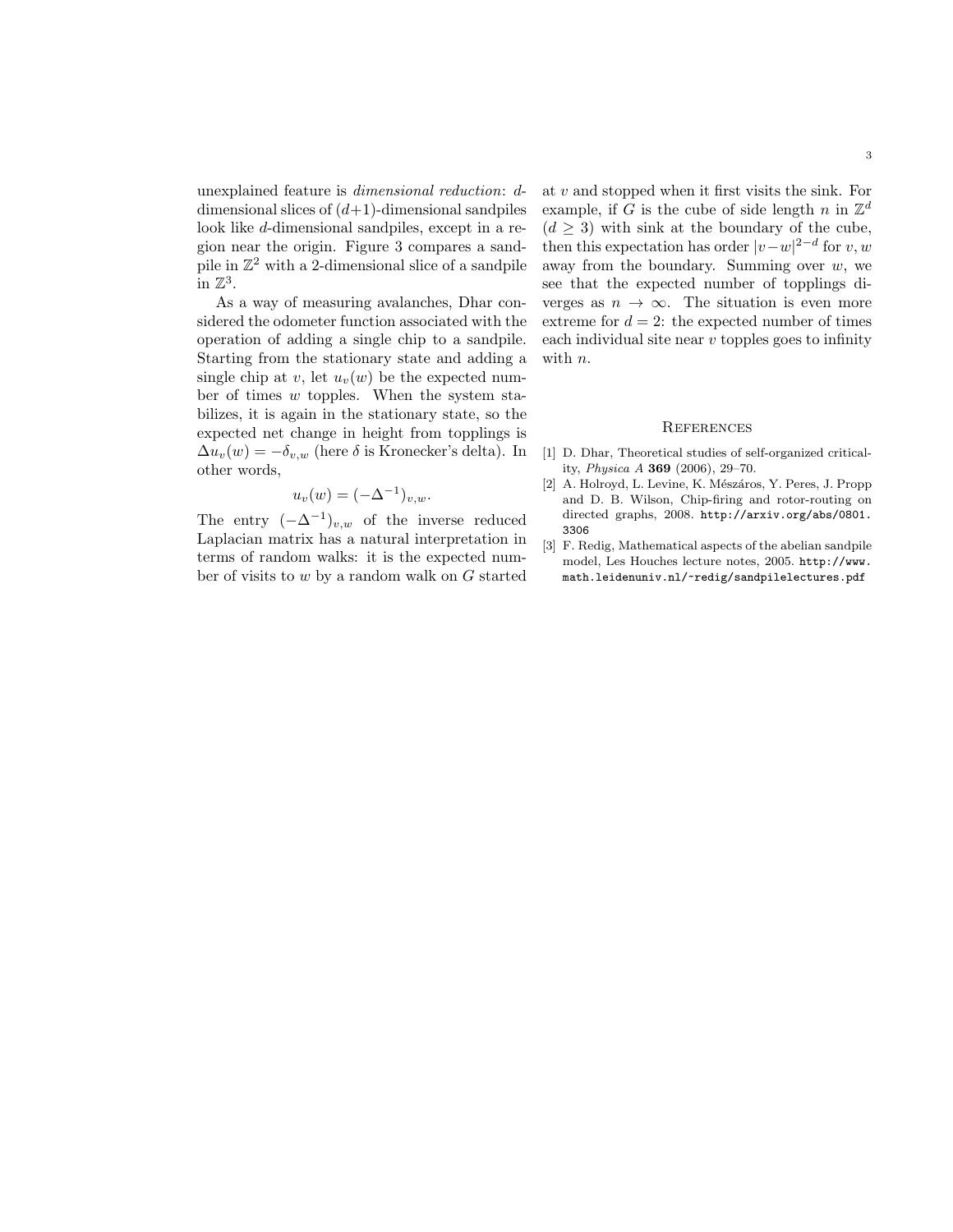

FIGURE 1. Stable sandpile of  $n = 10^6$  chips in  $\mathbb{Z}^2$ . Color scheme: sites colored blue have 3 chips, purple 2 chips, red 1 chip, white 0 chips.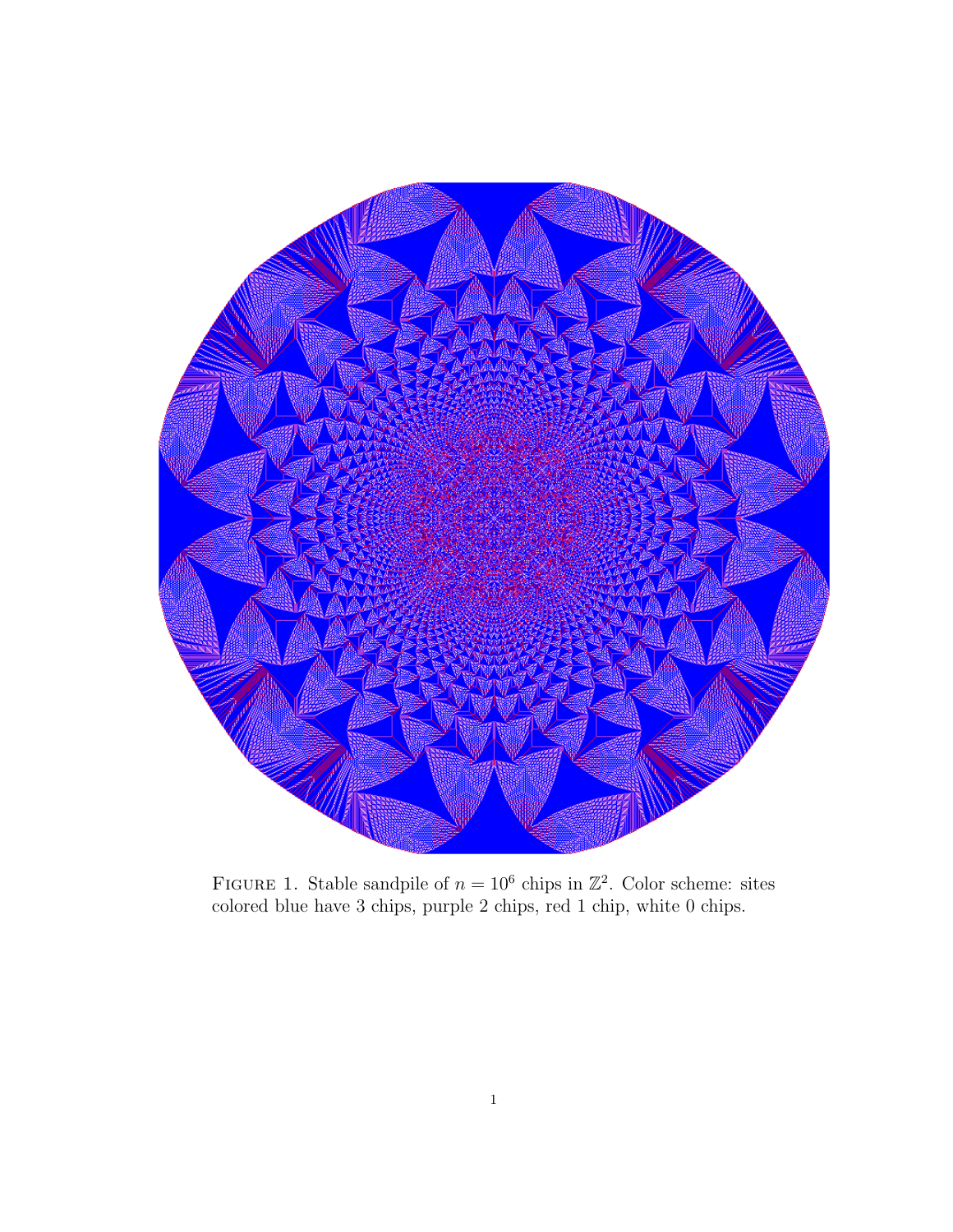

FIGURE 2. Identity element of the sandpile group of the  $521 \times 521$ square grid graph, with sink at the boundary. Color scheme: sites colored blue have 3 chips, green 2 chips, red 1 chip, orange 0 chips.